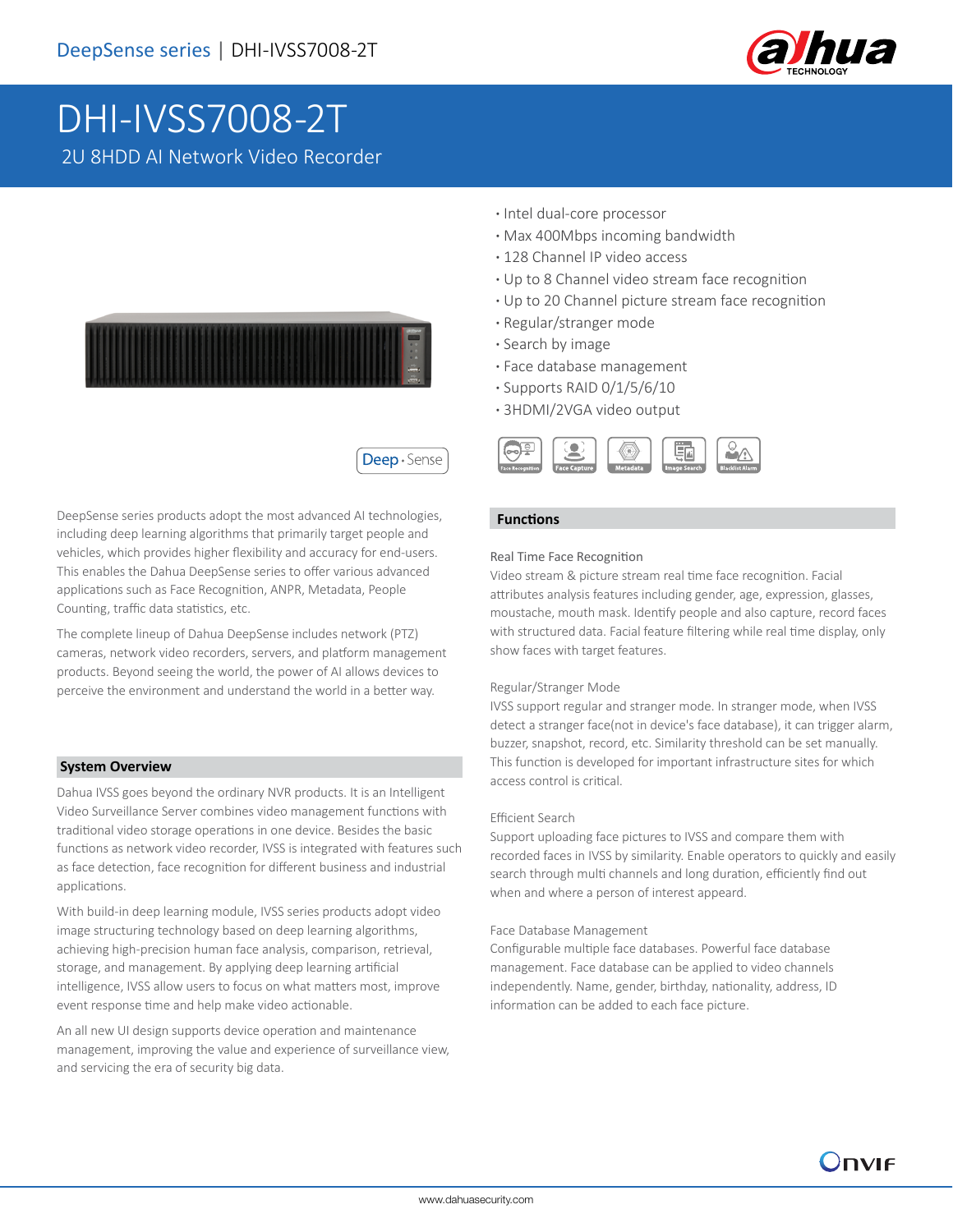# **Technical Specification**

# System

| Main Processor          | Intel Dual-core Processor |
|-------------------------|---------------------------|
| Memory                  | 8GB, up to 32GB           |
| <b>Operating System</b> | Embedded LINUX            |

Artificial Intelligence

| <b>Face Recognition</b>    | 8 channel video stream face recognition / 20 channel<br>picture stream face recognition (with FD camera)                                                         |  |  |  |
|----------------------------|------------------------------------------------------------------------------------------------------------------------------------------------------------------|--|--|--|
| Performance                | 20 face pictures /sec processing (modeling and comparing)                                                                                                        |  |  |  |
| Metadata                   | Sturctured data of gender, age, expression, glasses,<br>moustache, mouth mask information.                                                                       |  |  |  |
| Stranger Mode              | Detect strangers' faces (not in device's face database).<br>Similarity threshold can be set manually.                                                            |  |  |  |
| <b>Trigger Events</b>      | Buzzer, snapshot, recording, etc.                                                                                                                                |  |  |  |
| Search by Image            | Up to 10 target face images search at same time. Support<br>similarity threshold set for each target face image.                                                 |  |  |  |
| Database Management        | Up to 20 face databases with 100,000 face images in<br>total. Name, gender, birthday, nationality, address, ID<br>information can be added to each face picture. |  |  |  |
| Database Application       | Each database can be applied to video channels<br>independently.                                                                                                 |  |  |  |
| Audio and Video            |                                                                                                                                                                  |  |  |  |
| IP Camera Input            | 128 Channel                                                                                                                                                      |  |  |  |
| Two-way Talk               | 1 audio input, 2 audio output, RCA                                                                                                                               |  |  |  |
| Display                    |                                                                                                                                                                  |  |  |  |
| Interface                  | 3 HDMI, 2VGA                                                                                                                                                     |  |  |  |
| Resolution                 | HDMI1/2/3:3840 × 2160, 1920 × 1080, 1280 × 1024,<br>$1280 \times 720$<br>VGA1/2:1920 × 1080, 1280 × 1024,                                                        |  |  |  |
|                            | $1280 \times 720$                                                                                                                                                |  |  |  |
| <b>Decoding Capability</b> | 20-ch@1080P(30fps)                                                                                                                                               |  |  |  |
| Multi-screen Display       | Up to 36 split for each screen                                                                                                                                   |  |  |  |
| <b>OSD</b>                 | Camera title, Time, Motion detection, Recording                                                                                                                  |  |  |  |
| Recording                  |                                                                                                                                                                  |  |  |  |
| Bandwidth                  | 320Mbps                                                                                                                                                          |  |  |  |
| Compression                | H.265/H.264/MJPEG/MPEG4                                                                                                                                          |  |  |  |
| Resolution                 | 12MP, 8MP, 6MP, 5MP, 4MP, 3MP, 1080P, etc.                                                                                                                       |  |  |  |
| <b>Record Mode</b>         | Schedule (Continuous, Event)                                                                                                                                     |  |  |  |
| Video Detection and Alarm  |                                                                                                                                                                  |  |  |  |
| <b>Trigger Events</b>      | Recording, Snapshot, Buzzer, etc.                                                                                                                                |  |  |  |
| <b>Video Detection</b>     | Motion Detection, MD Zones: 396 (22 × 18); Tampering                                                                                                             |  |  |  |
| Alarm input                | 16 Channel                                                                                                                                                       |  |  |  |
| Relay Output               | 8 Channel                                                                                                                                                        |  |  |  |

| Up to 16ch sync playback, 64Mbps playback<br>bandwidth                                                                     |
|----------------------------------------------------------------------------------------------------------------------------|
| Time /Date, Video Detection, Face and Exact Search<br>(accurate to second)                                                 |
| USB Device/Network                                                                                                         |
|                                                                                                                            |
| AXIS, Panasonic, Sony, etc.                                                                                                |
|                                                                                                                            |
| 4 RJ-45 Ports (10/100/1000Mbps)                                                                                            |
| Independent Ethernet Ports, Load Balance, Fault-<br>Tolerance, Link Aggregation                                            |
| HTTP, HTTPS, TCP/IP, UDP, RTSP, IPv4, NTP, DHCP,<br>DNS, IP Filter, IP Search (Support Dahua IP camera,<br>DVR, etc.), P2P |
| ONVIF 2.4, SDK                                                                                                             |
|                                                                                                                            |
| 8 SATA HDDs, Up to 10 TB capacity for each HDD                                                                             |
| Single, Raid 0/1/5/6/10(Enterprise-level HDDs are<br>recommended), Support Global HDD Hot-spare                            |
| 1 eSATA Port (Please contact technical engineer to<br>confirm the compatible device)                                       |
|                                                                                                                            |
| 4 USB Ports (2 USB 2.0, 2 USB 3.0)                                                                                         |
| 1 Port, for PC Communication                                                                                               |
| 1 Port                                                                                                                     |
|                                                                                                                            |
| AC100V ~ 240V, 50 ~ 60 Hz                                                                                                  |
| <130W (With HDD)                                                                                                           |
|                                                                                                                            |
| 0°C ~ +45°C (+32°F ~ +113°F), 86 ~ 106kpa                                                                                  |
| -20°C ~ +70°C (-4°F ~ +158°F), 0 ~ 90% RH                                                                                  |
|                                                                                                                            |
| 2U, 439.7mm x 446.2mm x 90.8mm (17.32" x 17.57"<br>x 3.57")                                                                |
| 8.55kg (18.85lb) (without HDD)                                                                                             |
| Standard 19-inch Rack-mounted                                                                                              |
|                                                                                                                            |
| EN55032, EN55035, EN50130-4, EN60950-1                                                                                     |
| Part 15 Subpart B, ANSI C63.4-2014                                                                                         |
| UL 60950-1                                                                                                                 |
|                                                                                                                            |